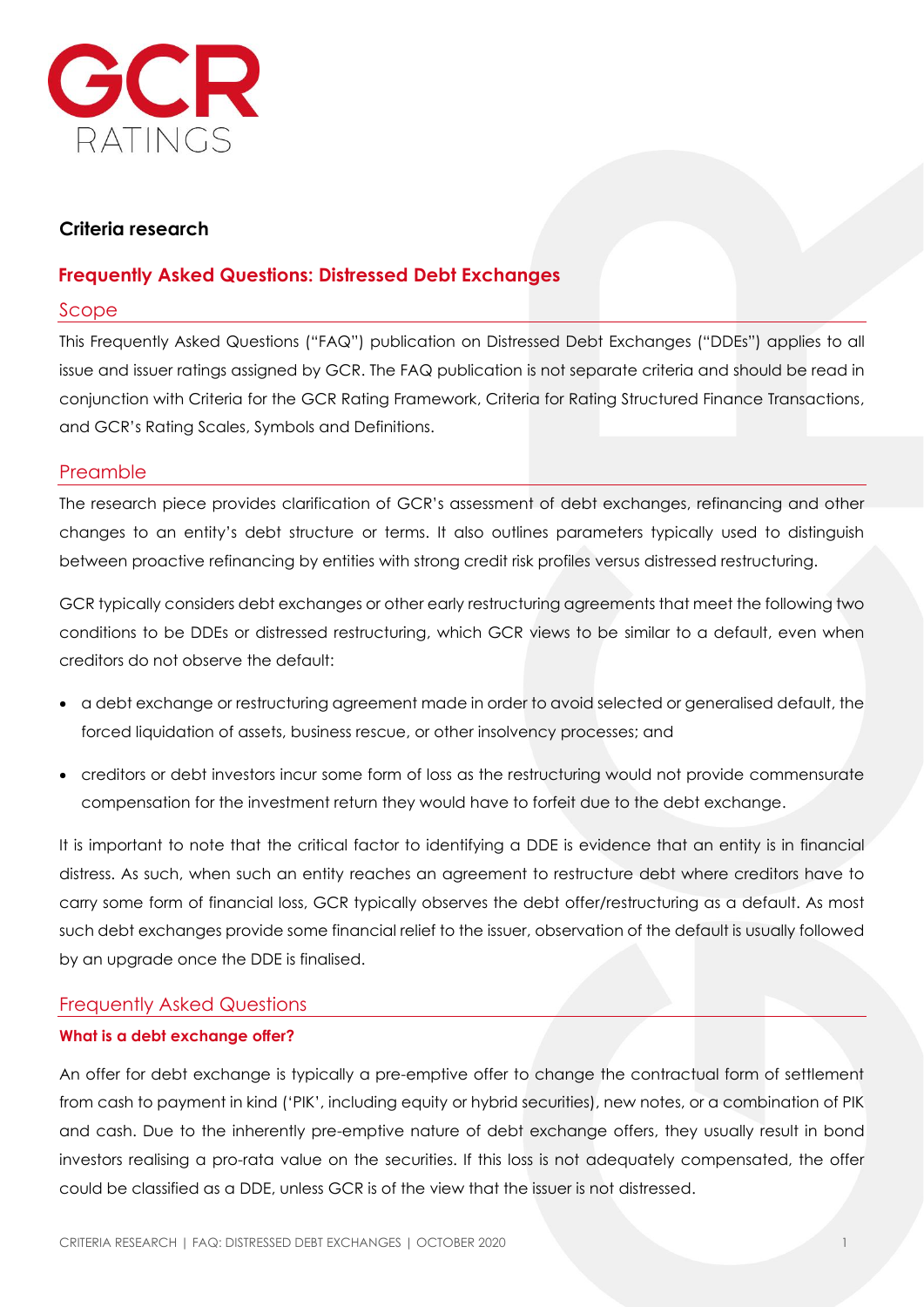Issuers may also make a cash offer for debt securities trading at a discount before their scheduled maturity. By offering investors the discounted value upfront in exchange for early realisation of investment proceeds, such a cash offer is not considered to be distressed.

In highly liquid capital markets with long debt instrument tenors, such proactive debt exchanges typically occur when positive market conditions, including changes in the interest rate term structure, facilitate the settlement of debt securities, while also allowing noteholders to release capital early, for (re)investment in higher-yielding opportunities that may arise from the evolution in the investment climate. In such instances, a debt exchange offer is considered proactive, as it benefits both the issuer and investors.

Proposals to refinance bank facilities early are typically motivated by the same reasons as capital market debt exchanges. They are therefore also usually colloquially referred to as exchange offers, as any preemptive restructuring effectively 1) exchanges terms of existing facilities (including tenors, interest, fees, or covenants) with new conditions and amendments or 2) constitutes a discounted settlement of term debt using internal cash resources or new facilities drawn from other counterparties.

### **What is a DDE or distressed restructuring, and what are the rating implications?**

GCR typically considers a DDE to be an early refinancing of debt by a distressed entity that unduly prejudices investors or creditors. Investors usually accept these agreements if a normal post-enforcement workout process is expected to result in even lower recoveries, or a long recovery process.



\* The transition applies to both national scale and international scale ratings.

As GCR considers DDEs to be akin to a selective default, issue and issuer ratings would be downgraded to a 'CC' as soon as it considers the potential for a distressed restructuring to be elevated. This is typically followed by a further downgrade to a 'C' rating once the DDE or other distressed restructuring is announced, even if the terms are still to be agreed with funders.

Thereafter, the rating is typically downgraded to a 'D' rating on the specific issue when the debt exchange is finalised. An 'SD' rating is assigned to the issuer, if the DDE is restricted to one series/tranche of notes, or the majority of debt is still being serviced. The issuer may also be downgraded to a 'D' rating if it is restructures all or most its debt under a DDE agreement.

It may be possible for an issuer to be downgraded to a 'D' rating, and immediately upgraded to a higher credit rating. Such concurrent rating action(s) would typically apply if GCR is of the view that the DDE would enhance the liquidity and capital structure of the restructured issuer.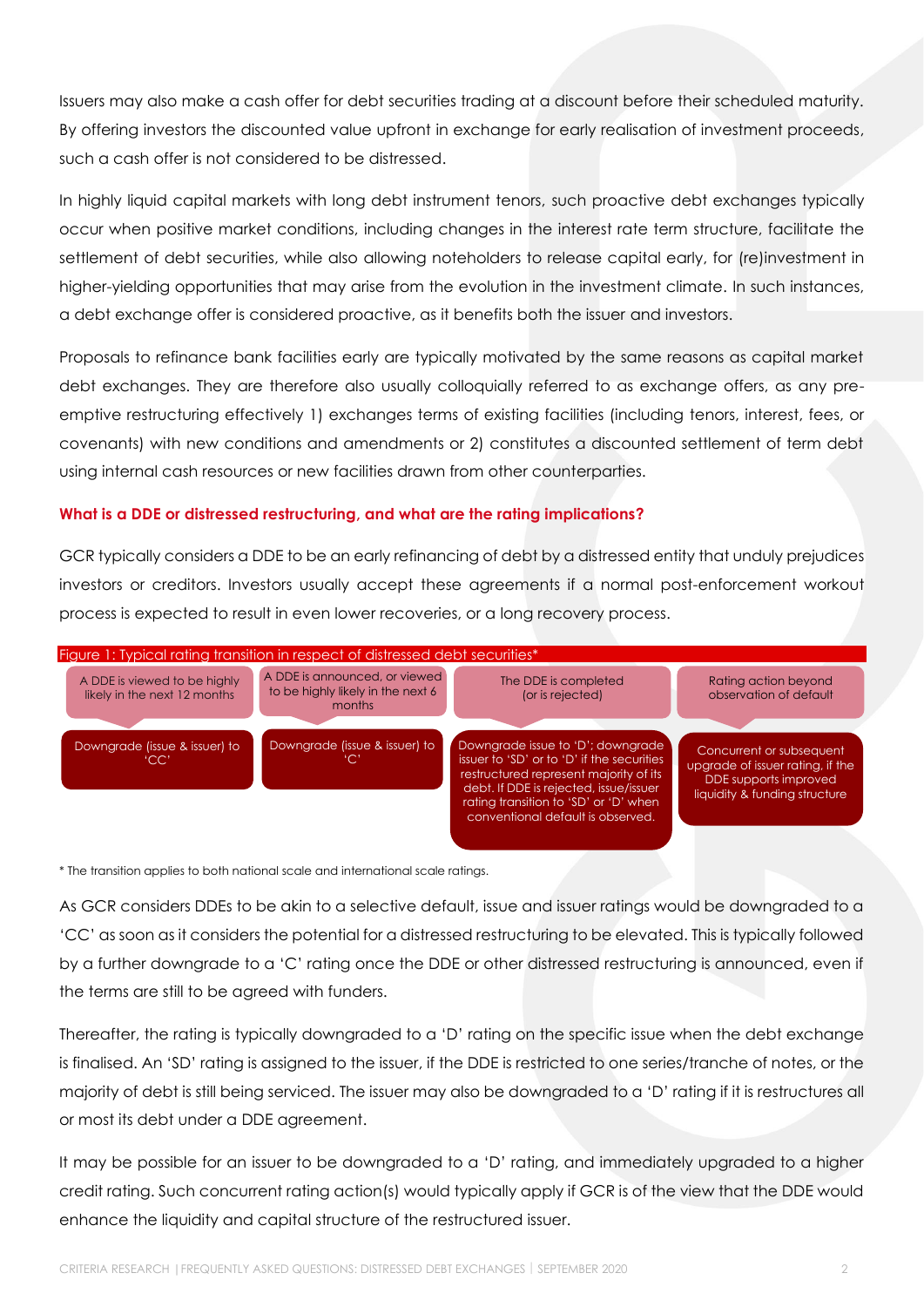In cases where the DDE is not expected to support sustainable improvement in the financial profile on its own, GCR may only upgrade the issuer ratings in subsequent reviews when it is satisfied 1) that the credit risk profile has been adequately stabilised by the DDE and normalised operating activity, or 2) that the DDE has allowed for other remedial actions to be taken to avert successive default(s) in the short-term. This may include adoption of negative pledges or other interventions to manage the entity out of its distressed financial position.

DDEs usually rise sharply ahead of, or during a recession, significantly outstripping conventional defaults during periods of severe economic strain or deep market shocks. Accordingly, even in cases where a debt restructuring agreement is not classified as a default by creditors, GCR would typically downgrade the issue and issuer to 'C' ratings when a debt exchange it views to be distressed is announced. Thereafter, a selective or generalised default rating is assigned to the issuer when the DDE or other debt restructuring is completed. Any securities that are specifically subject to the DDE would be also be assigned a 'D' rating at this stage.

### **What is the difference between DDEs and proactive restructuring?**

The key to identifying a DDE is to determine if an issuer is indeed in distress, and is therefore offering debt investors discounted recoveries or amended terms in order to avoid business rescue proceedings, or the winding up of its operations as creditors assert their rights to proceeds from an asset fire-sale.

As such, restructuring that meets the following conditions is typically deemed to be a DDE, allowing for a default to be observed, even if the issuer or its creditors may not define the exchange or restructuring as distressed:

- the debt exchange or restructure, in GCR's view, implies lower recoveries or otherwise prejudices creditors in terms of term, interest rate, pricing or any other condition, and
- if the proposed refinancing does not materialise, the issuer is highly likely to register some form of conventional default in the short-term.

Information asymmetry may make it difficult to establish if a default would result if investors/creditors do not take up an exchange offer. This could impede rating agencies' ability to progressively transition the debt or issuer ratings to a default in a timely manner. In these cases, additional considerations that could help GCR to identify a distressed entity may include any of the following:

- materially constrained liquidity (in local or foreign currency) at the time when an exchange offer, or other proposed restructuring is announced;
- deeply negative cash flows, increasing the likelihood that interest or scheduled principal repayments may be missed in the short-term;
- refinancing risk is significantly elevated by high or concentrated short-term debt maturities;
- unsustainably high leverage, especially if GCR considers recapitalisation to be unlikely, due to limited shareholder support or a weak shareholder base;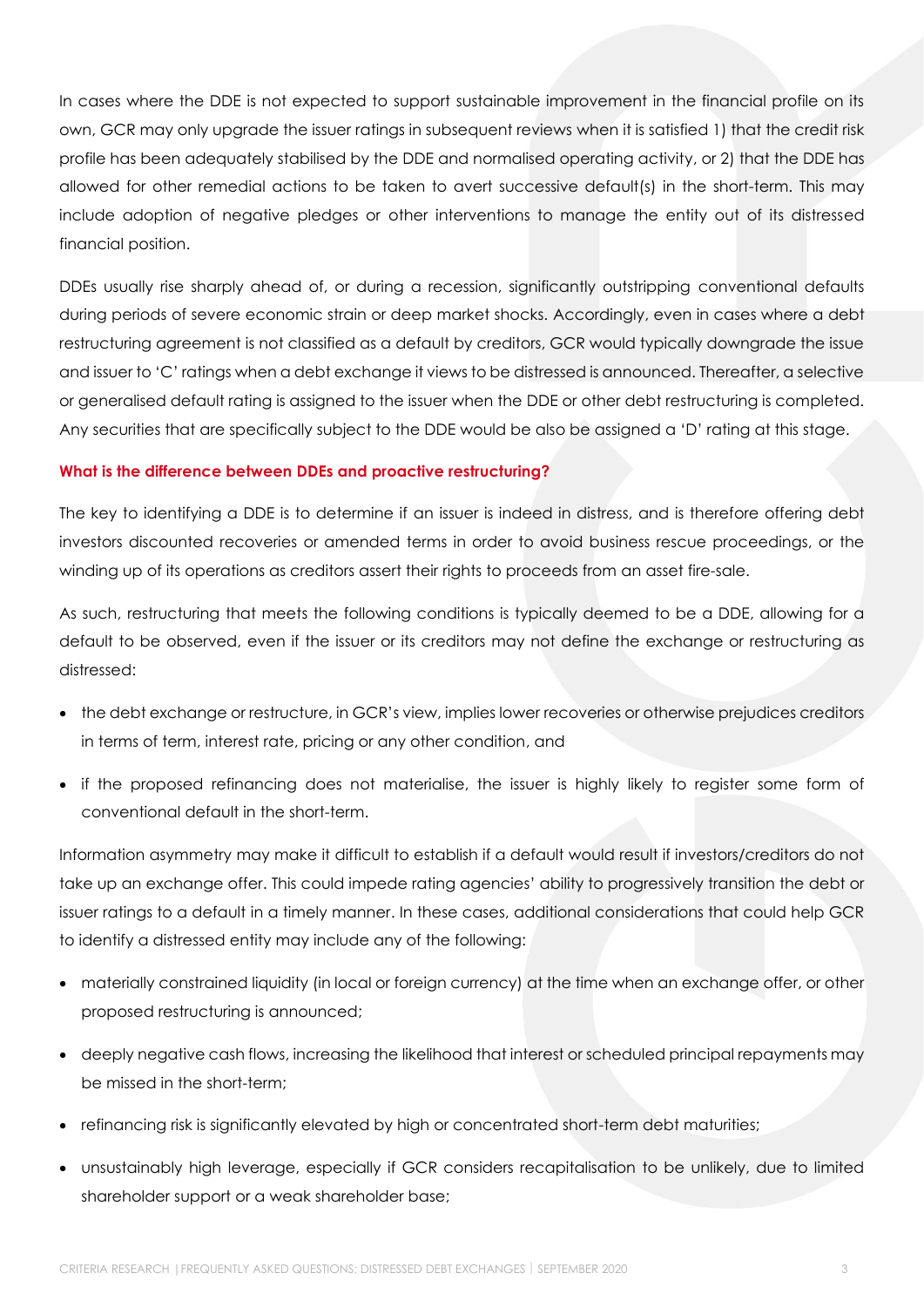- an entity is viewed to be so distressed that the proposed refinancing would not materially reduce the potential for a conventional default over the next 12 months;
- The entity could breach regulatory minima or meaningful covenants.

In the absence of sufficient information to support the view that creditors would be unduly prejudiced by a proposed restructuring, GCR could still progressively downgrade the issue and issuer ratings from 'CC' to 'C' ratings if it considers a default to be imminent in 12 or six months respectively. This would usually be followed by downgrades to a 'D' and 'SD' respectively, when the restructure it considers to have been undertaken to avoid immediate or imminent default is finalised.

It is worth pointing out that any failure to pay interest or principal in a timely matter is always considered to be a default, even when creditors have agreed to a moratorium or debt service. For more types of default, please see our Ratings Definitions, Symbols and Scales criteria on the website.

### **What are the typical indicators of proactive restructuring?**

GCR distinguishes DDEs from cases where 1) debt exchanges or early refinancing benefit both the issuer and its creditors or 2) refinancing is opportunistic, and in certain circumstances, could see creditors incur realise a lower pro-rata value as a result of early debt redemption, although they would be able to capitalise on the early release of capital by reinvesting in new issuances with stronger returns (usually due to a positive shift in interest rates or spreads).

Amongst other factors, corporates or financial institutions with robust financial profiles may make exchange offers or change outstanding debt terms to 1) capitalise on strong liquidity positions or favourable interest rate policy shifts, 2) diversify their debt investor profiles, 3) further term-out outstanding debt obligations or 4) keep capital instruments aligned to regulatory requirements. If an issuer with an otherwise sound credit risk profile proposes a debt exchange due to proactive or conservative treasury risk management protocols, we would typically not consider this to be a DDE.

Specifically, early refinancing that is finalised when an issuer has reasonable covenant headroom and sound liquidity, while also appropriately offsetting potential loss of economic value to creditors, would be viewed as proactive, as it inherently reflects an entity's financial flexibility. In addition, the early settlement of notes trading at a discount would not typically be considered to be a DDE, unless the issuer is also viewed to be distressed.

### **Is a debt exchange offer automatically classified as distressed if investors are forced to accept it?**

Investors may voluntarily take up proactive debt exchanges or be coerced to do so by issuers that are wellpositioned to term out or reduce debt through early settlement of notes. This does not automatically mean that the offer is distressed, as issuers that with strong financial profiles may compel investors to accept early note settlements as part of a proactive reprofiling of their capital structure. As coercive exchange offers could alienate investors, such action is typically only undertaken by highly rated issuers with regular, strongly subscribed debt issuances.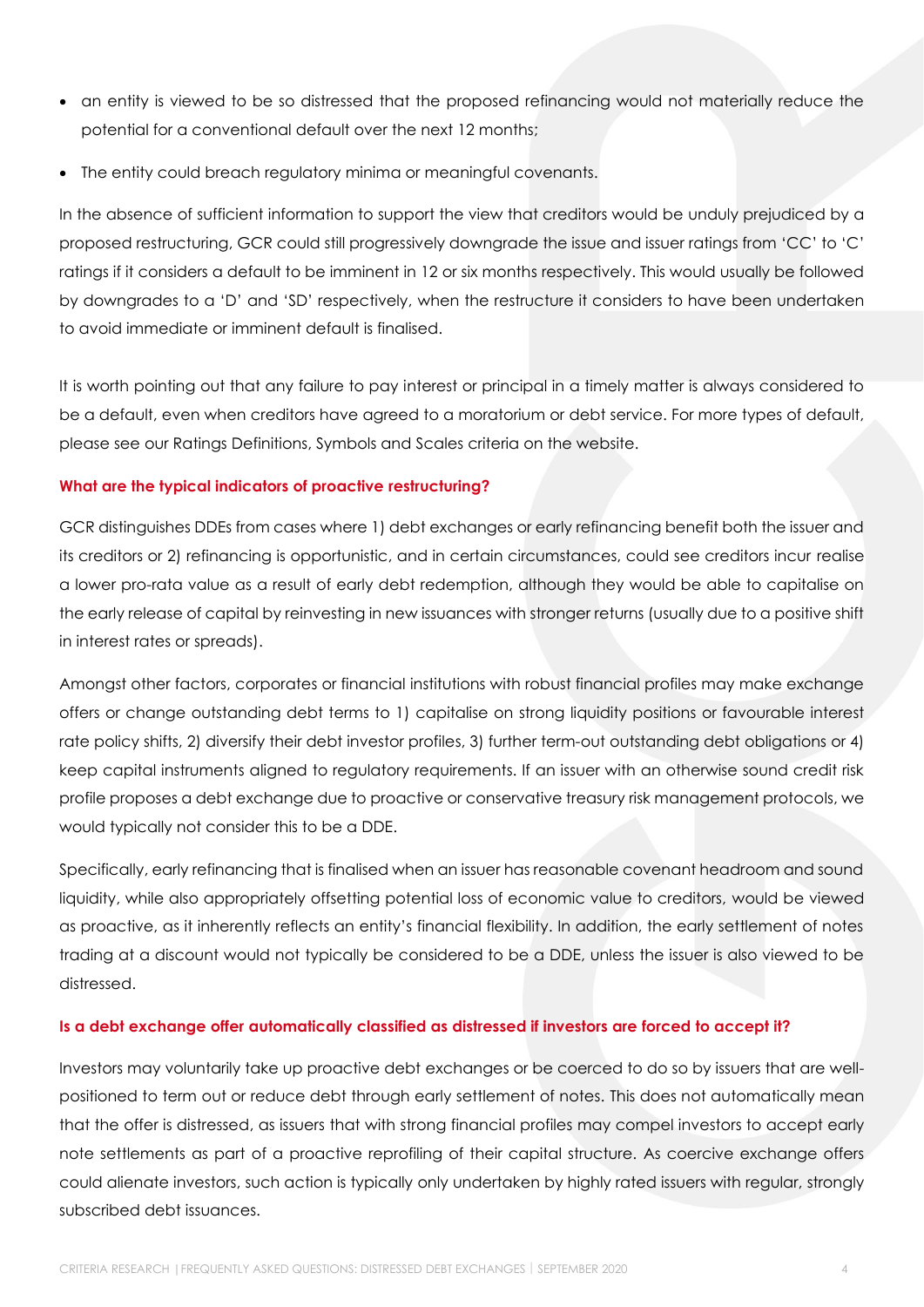Conversely, whether investors are compelled by the issuer or other funders, or voluntarily accept the restructure of a distressed entity's debt, it would still be typically considered to be a DDE. This is because the exchange would still serve as a means of averting an eventual default, or of potentially achieving higher recoveries than would have been realisable from a conventional workout process.

#### **How does GCR determine if creditors have been prejudiced by a debt restructure?**

GCR typically considers creditors or debt investors' interests to be prejudiced by a debt exchange offer or restructuring if investors are subject to one or more of the following:

- reduced principal, interest, fees, and longer debt tenors without adequate compensation for the associated economic loss;
- relaxation of pre-existing negative pledges or other restrictions meant to protect investors;
- changes that effectively subordinate other senior creditors' interests;
- an offer of equity, hybridised debt or other PIK in *lieu* of the original cash settlement;
- a cash offer for debt securities trading at a discount together with a request for covenant relief to be applied to the rest of the bond series/programme.

#### **Are changes to loan agreements automatically considered to be signs of distress?**

If amendments to existing loans or facilities result in reduced realisable values for creditors, the debt restructuring agreement could be considered to have the same effect as normal default. This could arise if the loan tenor is extended without commensurate repricing or fee adjustments, or if applicable interest rates and the outstanding principal are reduced to give an issuer solvency and liquidity relief. GCR could also downgrade the issuer to a 'CC' (respective national or international scale) rating if the potential for a distressed restructuring has been significantly increased by (*inter alia*) untenable losses, negative cash flows, and high leverage levels.

That said, the proactive extension of facility maturities that is properly constituted between the issuer and funder is typically viewed as part of conservative treasury risk management, and not a DDE. This stance is more likely to be adopted when it comes to bank loan amendments (versus bonds), because of the typically limited information about changes to terms, and when these changes are undertaken.

The shifting of debt exposures across banks, and multifaceted facilities (which may include access features) could also obscure interpretation of loan amendments. Generally, GCR therefore considers debt refinancing by well-capitalised/lowly geared entities with reasonable access to capital and strong liquidity headroom to be proactive. Conversely, proposed refinancing by entities viewed to be distressed could be equated to a near-default (i.e. meeting 'CC' or 'C' definitions), especially in cases where there is no facility headroom, funders are unwilling to provide term facilities, and if creditors increase secured facility coverage requirements, or call for additional collateral to cover existing facilities.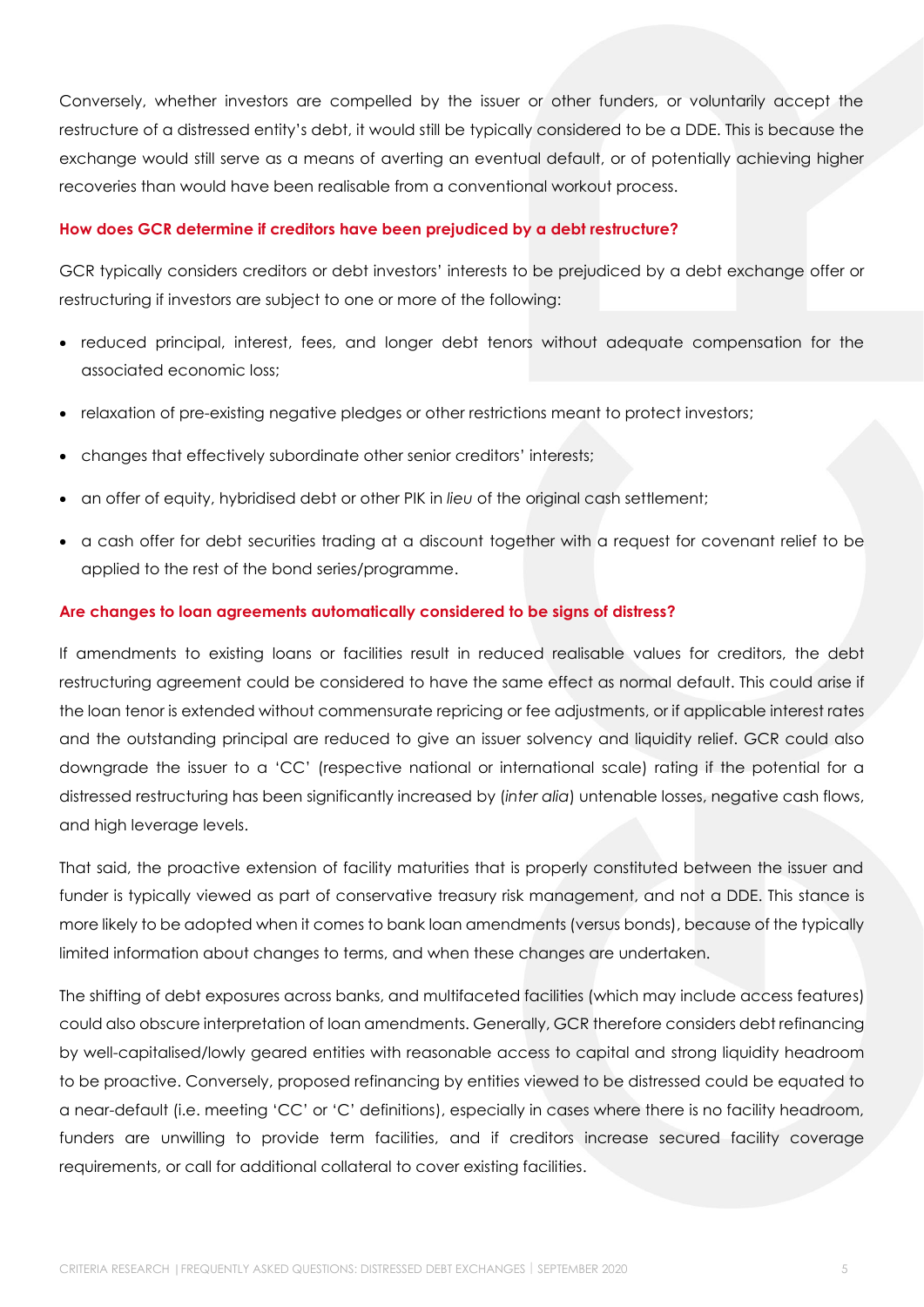Generally, the timely observation of defaults on bank facilities is difficult, especially when the entity has a complex debt structure, consisting of multiple credit lines and facility uses, or highly structured syndications and derivative exposures. In such cases, if GCR is of the view that some scheduled interest or principal payments have been missed (due to factors such as restrained liquidity coverage and negative cash flows), it could downgrade the issuer rating to an 'SD' or a 'D', depending on the proportion of debt repayments it considers to have been missed or rescheduled to address an untenable financial position.

#### Figure 2: Typical rating transition in respect of distressed loan restructuring\*



\* The transition applies to both national scale and international scale ratings.

In summary, material changes in loan terms do not necessarily indicate a DDE, unless GCR is of the view that the issuer required the debt relief to avoid default. Amendment of terms such as covenants, the release of security, and an interest reset that is part of a refinancing agreement could actually improve the liquidity profile and capital structure of the issuer.

This especially applies in cases where an issuer proactively negotiates a revision of terms to manage down its cost of funding due to positive changes in the interest regime, movements in the swap curve or M&A activity that fundamentally changes the nature of covenants that funders typically apply to entities in the same industry.

### **With so much ambiguity, how can GCR tell if bank loan refinancing is distressed?**

Due to the inherent flexibility in most loan agreements, and because banks continuously re-rate their loan exposures, and restructure facilities extended to clients accordingly, GCR has one or more of the following parameters to assess the potential of a DDE:

- funders are not compensated for lower recoveries resulting from the debt restructure, and GCR is of the view that the issuer requires the amended terms to avoid default, liquidation or bankruptcy (depending on the jurisdictional requirements);
- the issuer asks creditors for amendments to both its bond programme and its bank facility terms, implying a high risk of a generalised default;
- liquid securities and other PIKs are offered to settle debt in *lieu* of cash.

In addition, GCR would typically observe a default when creditors are required to adopt loan amendments by regulatory or court intervention(s) in a pre-enforcement scenario. This serves to subordinate other senior creditors, and implies severe financial distress typically associated with distressed restructuring.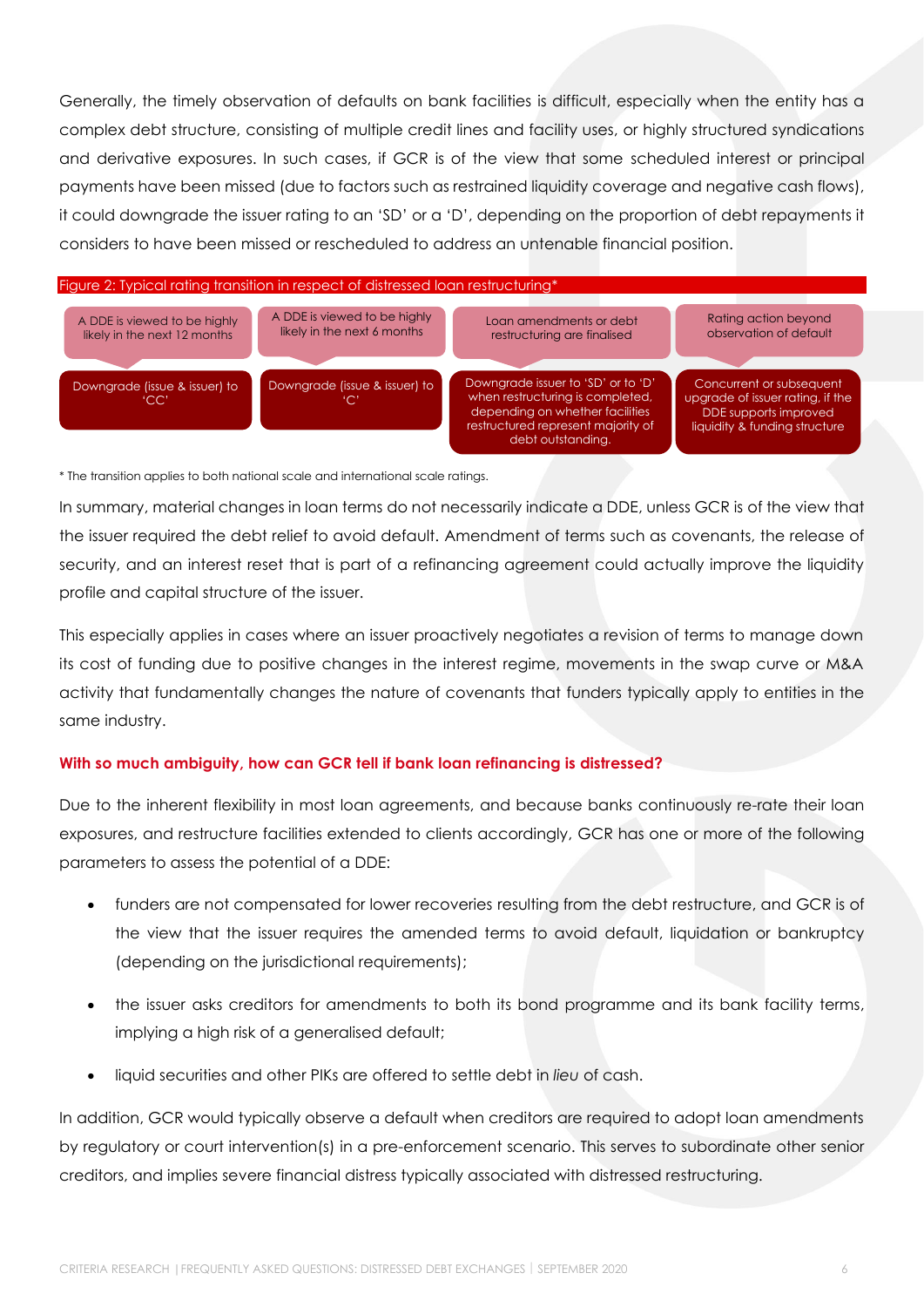### **Are there any types of loans/debt securities that could be excluded from a DDE?**

The conversion of shareholder or sovereign guaranteed debt to equity (whether the option or right sits with the shareholders or the issuer) is not necessarily consistent with a DDE, but it could trigger cross-default clauses that translate to a default. Other the hand, in cases where debt conversion improves the funding profile and liquidity coverage, GCR may consider upgrading the ratings of an issuer with a strong parent This would be especially applicable if shareholder loans form a sizeable proportion of the issuer's debt obligations.

Hybrid debt (i.e. instruments with debt and equity components) would also typically not act in the same way as senior or non-complex subordinated instruments. Although extremely rare, such exchanges would be taken on a case by case basis.

#### **Is a credit standstill agreement the same as a DDE?**

A credit standstill is an agreement between creditors and the issuer that allows a temporary halt in scheduled interest and/or principal payments, typically to give the issuer time to restructure its obligations without being forced into bankruptcy by any of its lenders.

As with a DDE, the announcement of a credit standstill would typically see the issuer ratings downgraded to a 'C' (respective national or international scale rating), because interest payments have to be rescheduled, and the issuer has the risk of defaulting, being placed under receivership or filing for bankruptcy unless the standstill is followed by a sustainable restructuring exercise. As the standstill starts, GCR would typically observe defaults (issuer to 'SD', and issue ratings to 'D'), with an upgrade only typically accorded post the restructuring of debt obligations.

Overall, if a credit standstill was negotiated to avoid insolvency, bankruptcy or other form of default, we would still typically observe a default when it is finalised, unless the refinancing is achieved without unduly prejudicing debt investors/creditors.

#### **Do debt exchanges in anticipation of short-lived credit pressure automatically result in downgrades?**

Generally, proactive liquidity management by strong issuers stabilises their financial profiles, and is typically credit enhancing, as it enables scheduled interest or principal obligations to continue to be met during shortlived periods of uncertainty or ahead of major M&A activity. For example, funders may agree to roll maturing obligations for short periods (six or 12 months) until a merger or unbundling is finalised. They may also provide bridge funding to enable an issuer to defer the issue of medium to long-term notes until markets have stabilised. This would allow for appropriately structured facilities to be put in place thereafter.

In cases where adequately capitalised/conservatively geared issuers pre-emptively resolve short-term liquidity pressure through refinancing, GCR would not typically consider such actions to be the same as DDEs. If an issuer secures term facilities to repay notes early, this also bodes positively, as it improves the debt maturity profile and liquidity coverage. That said, where liquidity risk is elevated due to excessive debt or curtailed financial flexibility, GCR would typically consider such early refinancing to be a DDE, especially when the terms of the new debt structure also result in investors having to absorb discounted returns on their investments.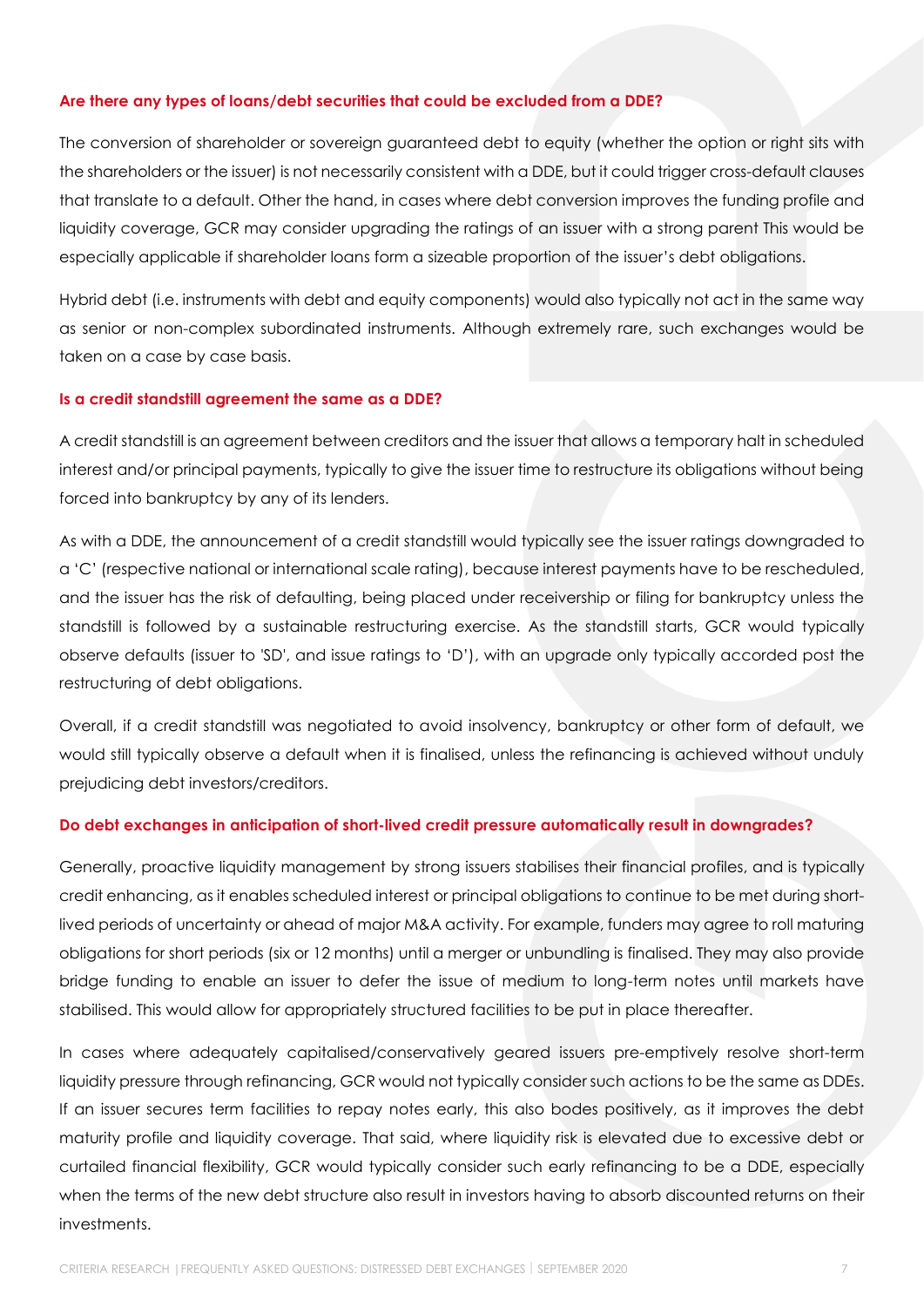GCR would not typically downgrade an issuer due to the rescheduling of interest and/or principal in respect of shareholder loans. This especially applies where the shareholder guarantees its operationally integral subsidiary's external debt (meaning that the issuer's creditworthiness would be underpinned by its stronger parent's credit risk profile.

Nevertheless, other signals of distress, such has excessive debt or high covenant risk due to weak earnings or poor liquidity management, could result in a downgrade of the issuer by increasing the number of notches between the issuer and its parent. In addition, if the issuer is not essential to its parent, we may downgrade it to a near default rating if the issuer is so distressed that liquidity relief from the rescheduling of shareholder loans to its parent would not materially improve its financial profile.

#### **Are structured securities typically excluded from GCR's assessment of DDEs?**

The DDE assessment principles outlined above also apply to structured finance transactions, although they typically have very limited practical application, due to the prescriptive nature of most structured securities. 1 Nonetheless, if GCR considers an exchange offer or amendment is necessary to avoid a payment default on a poorly performing transaction, this may be seen as a DDE, and the rating would be downgraded to a 'C', then to a 'D' when default is observed.

GCR could also consider an exchange offer to be similar to a near default if in its opinion, the issuer would face bankruptcy or default if creditors do not take up the offer. Conversely, exchanges or amendments made to take advantage of favourable market conditions would not affect outstanding issue ratings. In addition, if a securitisation structure reaches a post-enforcement scenario whereby the notes are declared to be immediately due and payable to the noteholders, GCR may move the ratings of the notes to a 'D' rating, depending on the structure of the securitisation vehicle.

Structured finance transactions are typically equipped with several layers of credit enhancement (e.g. excess spread and over-collateralisation) and/or liquidity to allow the SPV to withstand a potential sharp stress in cash flows or increases in delinquencies and defaults. Similarly, conservative stresses are applied to expected loss ratings assigned to secured notes. In addition, ratings that assess ultimate payment of principal and/or interest would not necessarily be assessed under GCR's normal definitions of a DDE or default.

That said, periods of severe economic stress and other Black Swan Events may significantly curtail the performance of underlying assets in structured finance transactions and secured notes. However, we do not believe that this would create material negative rating risk in highly rated structured finance transactions or structurally enhanced instruments, as long as the economic stress is temporary and asset quality recovers quickly thereafter. We may still downgrade some transactions or issues to 'C' if in GCR's view, there is a much

<sup>&</sup>lt;sup>1</sup> For instruments whose ratings are directly based on the creditworthiness of an underlying entity or obligor, expectations or notification of a planned distressed restructuring of the entity's debt would necessarily also result in the ratings on the notes or similarly structured derivatives being downgraded to 'CC' or 'C' to match the issuer ratings of the underlying entity.